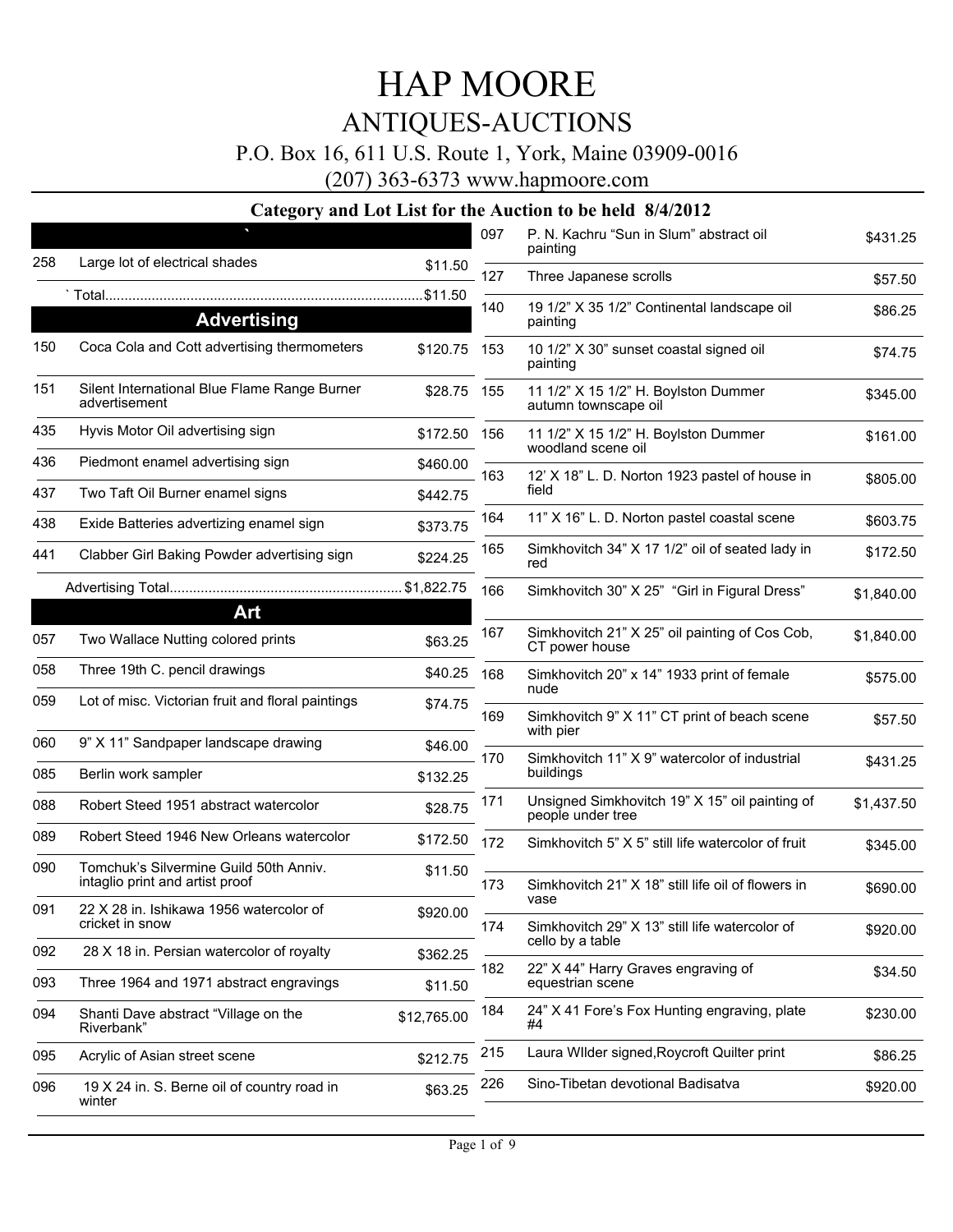### P.O. Box 16, 611 U.S. Route 1, York, Maine 03909-0016

(207) 363-6373 www.hapmoore.com

| 227 | Chinese gouache river scene                                            | \$345.00     | 388 | Philip Goodwin framed print of moose "The<br>Regugees"      | \$115.00   |
|-----|------------------------------------------------------------------------|--------------|-----|-------------------------------------------------------------|------------|
| 228 | Asian ancestral portrait of a woman                                    | \$115.00     | 398 | 20" X 30" Harry Bellinger coastal watercolor                | \$230.00   |
| 229 | Pair of Japanese wedding portraits                                     | \$57.50      | 399 | J. S. Sargent pencil drawing of Gina Victoria               | \$4,255.00 |
| 234 | Watercolor of Congressman John Dennis                                  | \$805.00     |     | Pennacoldo                                                  |            |
| 235 | 17 1/2" Emile Picault bronze "Honor Ptria"                             | \$115.00     | 400 | 14" X 19" Roger Dennis coastal watercolor                   | \$155.25   |
| 236 | Two equestrian etchings                                                | \$51.75      | 401 | 9" X 11" C. H. Woodbury etching - St Thomas                 | \$172.50   |
| 252 | Four Nanogak prints                                                    | \$80.50      | 420 | 17 1/2" X 23"" Ray Welch oil painting of<br>country auction | \$28.75    |
| 265 | Oil painting of mallards in flight                                     | \$11.50      | 421 | 24" X 35 1/2" Baldwin acrylic of fly fisherman              | \$11.50    |
| 266 | George Hall engraving of "Washington's<br>Adieu <sup>"</sup>           | \$51.75      | 422 | 14" X 20" Michael Palmer watercolor of boy                  |            |
| 273 | Charles Knapp 1928 watercolor landscape                                | \$11.50      |     | on rocks                                                    | \$28.75    |
| 274 | 19th C watercolor of three masted schooner                             | \$345.00     | 423 | 21" X 27" Beverly Hallam water color of<br>flowers          | \$161.00   |
| 296 | 15 X 24 seascape oil painting                                          | \$40.25      | 424 | 16" X 36" Valfred Thelin watercolor beach<br>scene          | \$172.50   |
| 337 | 22" X 36" Hudson Rvr. Sch. landscape oil<br>painting                   | \$86.25      | 425 | 22" X 28" Conrad oil painting of surf                       | \$28.75    |
| 351 | 10" X 14" J. Linton Chapman Venetian harbor<br>scene oil painting      | \$1,380.00   | 426 | 12" X 17" J. Philip Richards watercolor "Snug<br>Harbor"    | \$115.00   |
| 363 | 1856 Currier print of the Drednought                                   | \$345.00 427 |     | 20" X 26" B. Hallam mono type "Spring"<br>Arrangement"      | \$178.25   |
| 364 | 16" X 23" Chester Ca. Dunton 1988<br>watercolor                        | \$517.50     | 428 | 20" X 16" Marc Schreibman print "Thoughts"                  | \$11.50    |
| 365 | 20" X 27" B. A. Tomkin watercolor of sail<br>ships Schooner and Dolfin | \$690.00     | 429 | 6" X 11" Chris Ritter lithograph "Pretty Model"             | \$86.25    |
| 368 | Paris impressionist poster                                             | \$23.00      | 430 | 20" X 16" Birge watercolor of boat at dock                  | \$11.50    |
| 369 | Welsh Cambrian Great Western Railway<br>poster                         | \$212.75     | 431 | 12" X 9" Valfred Thelin work of weeds                       | \$28.75    |
| 372 | Two sided print of Amoskeag locomotive and                             | \$63.25      | 432 | 13" X 9" watercolor of boy with hat                         | \$143.75   |
|     | early fire engine                                                      |              | 433 | 12" X 21" Ed Betts watercolor beach scene                   | \$373.75   |
| 380 | 18th C 32'X 41" Coccorante School<br>Architectural oil painting #1     | \$3,795.00   | 448 | Two Fred Lynch watercolors                                  | \$143.75   |
| 381 | 18th C 32'X 41" Coccorante School<br>Architectural oil painting #2     | \$3,450.00   |     | <b>Books</b>                                                |            |
| 382 | 18th C 32'X 41" Coccorante School<br>Architectural oil painting #3     | \$4,140.00   | 006 | Three travel books                                          | \$5.75     |
| 383 | 18th C 32'X 41" Coccorante School<br>Architectural oil painting #4     | \$4,600.00   | 066 | Louys' Aphrodite and The Twilight of the<br>Nymphs          | \$97.75    |
|     |                                                                        |              | 217 | Lot of Shaker reference books                               | \$201.25   |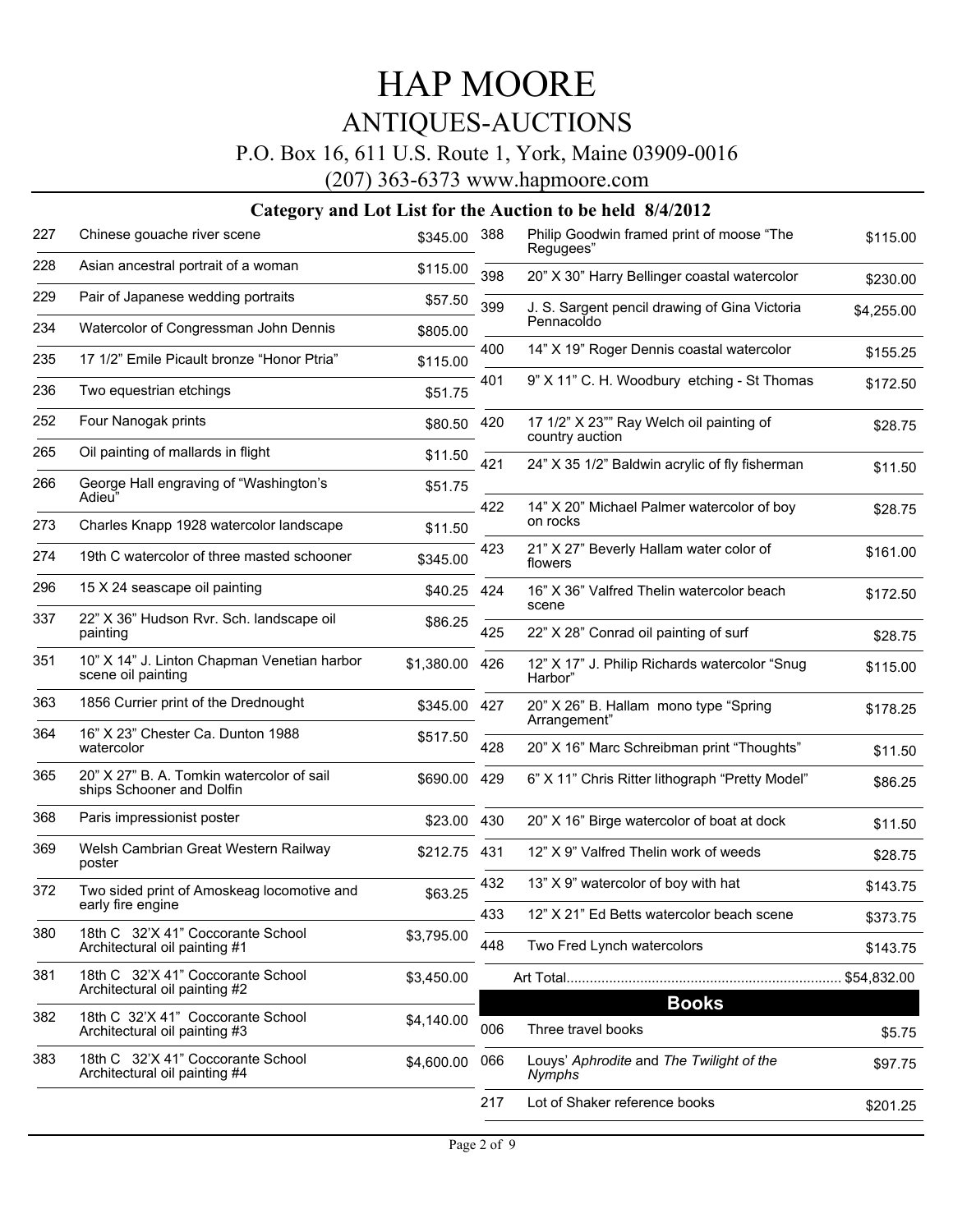### P.O. Box 16, 611 U.S. Route 1, York, Maine 03909-0016

(207) 363-6373 www.hapmoore.com

| 344 | Lot of children's books                              | \$57.50  | 065 | Bisque head doll lot                                  | \$51.75    |
|-----|------------------------------------------------------|----------|-----|-------------------------------------------------------|------------|
| 347 | Lot of children's books                              | \$28.75  | 157 | 24" Bisque head doll                                  | \$23.00    |
|     |                                                      |          | 158 | 19" Armand Marseilles bisque head doll                | \$40.25    |
|     | China                                                |          | 159 | 23" Fulper bisque head doll                           | \$34.50    |
| 013 | Large set apple Franciscan dishes                    | \$115.00 | 160 | Handwerk Bebe Elite doll and doll carriage            | \$258.75   |
| 024 | Lot of better china and glassware                    | \$28.75  | 161 | 17" Floradora doll                                    | \$17.25    |
| 035 | Lot of miniature china figurines                     | \$109.25 | 162 | Ginny doll, trunk and clothes                         | \$74.75    |
| 038 | Very fancy blue-edged Leeds tureen                   | \$287.50 | 268 | Collection of small folk and other dolls and          | \$230.00   |
| 128 | Canton platter, covered vegetable and pitcher        | \$189.75 |     | games                                                 |            |
| 129 | Lot of Canton china                                  | \$115.00 | 270 | Six marionettes                                       | \$28.75    |
| 240 | Twelve Wedgwood hunt scene plates                    | \$172.50 | 346 | Lot of doll house furniture                           | \$11.50    |
| 241 | Majolica pitcher                                     |          | 446 | Bisque head doll                                      | \$51.75    |
|     |                                                      | \$51.75  |     |                                                       |            |
| 336 | Two Nippon vases                                     | \$143.75 |     | <b>Ephemera</b>                                       |            |
| 345 | set of Crown Duval china                             | \$86.25  | 054 | 1832 - 1854 Danvers Livery ledger                     | \$115.00   |
| 354 | Set of Chinese dishes                                | \$28.75  | 098 | Early Guliel Hole map of Scotland and<br>England      | \$172.50   |
| 407 | Set of Wedgwood Patrician china                      | \$115.00 | 322 | Lot of early 19th C newspapers                        | \$28.75    |
|     |                                                      |          | 323 | Large lot of misc. ephemera                           | \$115.00   |
| 005 | <b>Clocks</b><br>Ingraham figure eight clock         | \$28.75  | 335 | 1833 E. Blunt's Bahama Banks & Gulf of Fla.<br>map    | \$287.50   |
| 077 | 19th C. French bracket clock                         | \$143.75 | 370 | 1650 Blaeu Bermuda map                                | \$1,725.00 |
| 281 | Victorian shelf clock                                | \$28.75  | 371 | Eman Bowen Cornwall map                               | \$86.25    |
|     |                                                      | \$201.25 | 378 | Two 1868 Boston & Lowell Railroad Scholars<br>tickets | \$28.75    |
| 003 | <b>Dolls</b><br>Lot of children's clothing and shoes | \$11.50  | 397 | Bert Wood 1906 - 1909 Portsmouth Livery<br>ledger     | \$287.50   |
| 004 | Blonde parian head doll                              | \$28.75  | 406 | Assistance Fire Co colored broadside                  | \$155.25   |
| 008 | Fulper bisque head doll                              | \$74.75  | 440 | 18th and 19th C Italian church paper                  | \$115.00   |
| 009 | Armand Marseilles doll                               | \$23.00  | 443 | Teal draft of "The Book of Gliders"                   | \$11.50    |
| 048 | Small dolls, clothing and accessories                | \$402.50 | 444 | Copy of "The Life of Mother Ann Lee"                  | \$109.25   |
| 055 | Two Parian head dolls                                | \$517.50 |     |                                                       |            |
|     |                                                      |          |     |                                                       |            |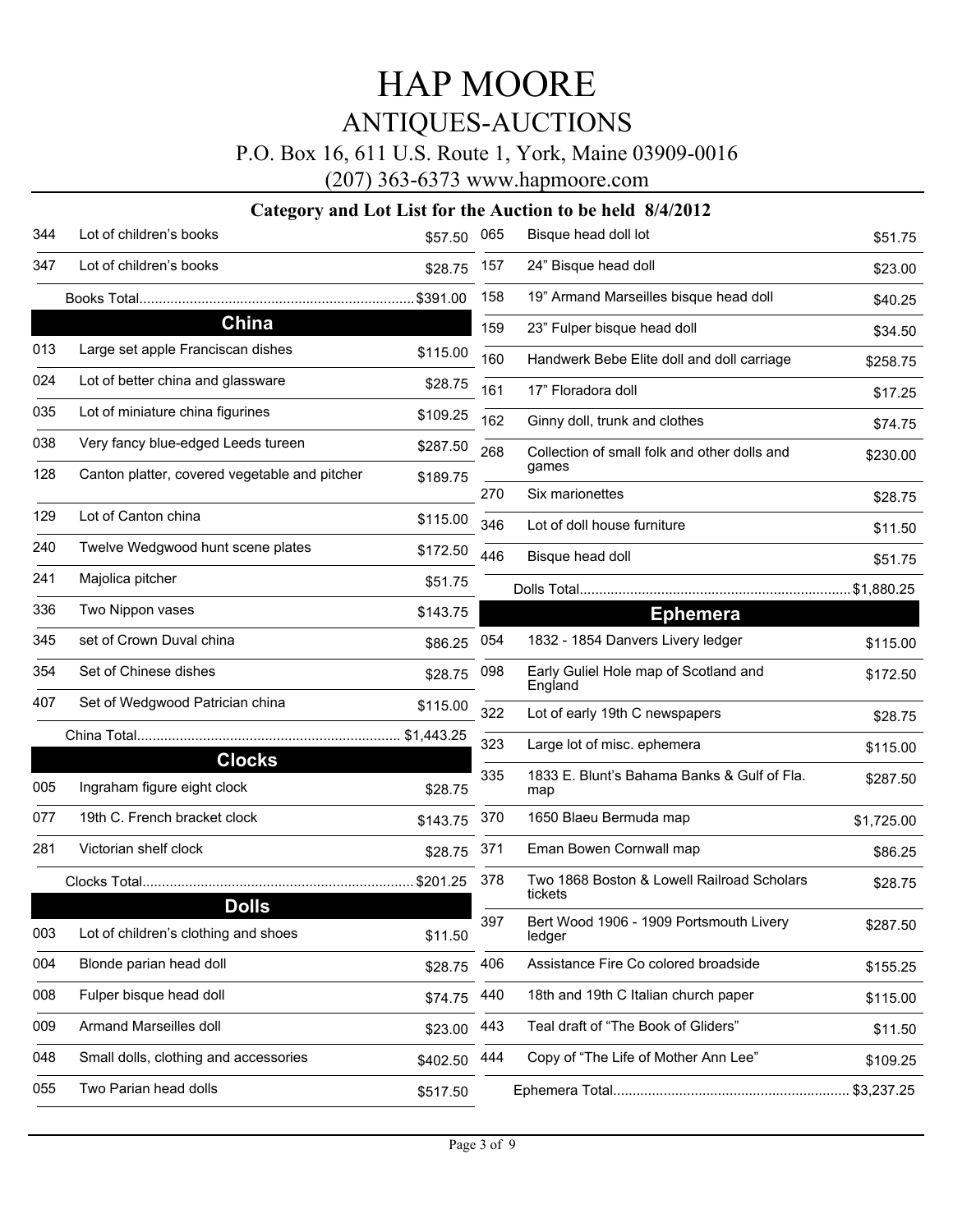### P.O. Box 16, 611 U.S. Route 1, York, Maine 03909-0016

(207) 363-6373 www.hapmoore.com

|     | <b>Ethnographic</b>                   |            | 246 | Small mirror with eagle crest                    | \$86.25    |
|-----|---------------------------------------|------------|-----|--------------------------------------------------|------------|
| 083 | Carved hardstone bird                 | \$97.75    | 282 | Fancy medallion back mahogany arm chair          | \$103.50   |
| 084 | Two Inuit carvings                    | \$126.50   | 283 | 40" Wicker settee                                | \$63.25    |
| 147 | Sammy Nassak hardstone carved bird    | \$74.75    | 284 | Small wicker writing desk and side chair         | \$143.75   |
|     |                                       | .\$299.00  | 285 | Fancy wicker rocker with bulbous skirt           | \$115.00   |
|     | <b>Folkart</b>                        |            | 286 | 35" Even arm wicker settee                       | \$109.25   |
| 062 | 20" Carved nobleman figure            | \$333.50   | 287 | Wicker fireside bench                            | \$103.50   |
|     |                                       | \$333.50   | 288 | Tall wicker rocker                               | \$80.50    |
|     | <b>Furniture</b>                      |            | 289 | Wicker teacart                                   |            |
| 106 | 19th c. dry sink                      | \$833.75   |     |                                                  | \$120.75   |
| 107 | Wicker sofa                           | \$120.75   | 291 | Wicker table lamp                                | \$80.50    |
| 111 | Grain-painted youth chair             | \$11.50    | 292 | Stick and ball cloverleaf stand                  | \$63.25    |
| 125 | Oak pedestal                          | \$1,322.50 | 293 | Oak Hoosier with slag glass panels               | \$575.00   |
| 126 | Oak writing desk                      | \$143.75   | 294 | Oak leaded glass bookcase                        | \$258.75   |
| 146 | Rattan sewing stand                   | \$69.00    | 295 | Oak leaded glass armoire from haberdashery       | \$575.00   |
| 185 | Mid-Atlantic cherry corner cupboard   | \$920.00   | 298 | 28" Low round mission oak table                  | \$57.50    |
| 186 | Mahogany oxbow chest                  | \$920.00   | 300 | Poland Spring House (ME) folding bridge<br>table | \$86.25    |
| 187 | Mahogany slant front desk             | \$132.25   | 302 | Mahogany George Washington partner's desk        | \$1,495.00 |
| 188 | Tiger maple single bed                | \$57.50    |     |                                                  |            |
| 189 | Marble inset carved rosewood stand    | \$488.75   | 303 | Marble top sideboard                             | \$92.00    |
| 190 | Asian four part folding screen        | \$63.25    | 305 | Victorian walnut mirror                          | \$86.25    |
| 191 | Red-painted wheelbarrow               | \$126.50   | 306 | Victorian side chair                             | \$28.75    |
| 219 | Nest of figured wood side tables      | \$431.25   | 311 | Mammy's bench                                    | \$115.00   |
| 223 | Three 19th C side chairs              | \$11.50    | 314 | 18th c. child's ladderback high chair            | \$207.00   |
| 224 | Mahogany Pembroke table               | \$201.25   | 315 | Tripod candle stand                              | \$833.75   |
| 238 | Old green hanging cupboard            | \$805.00   | 316 | Comb-back Windsor rocker                         | \$184.00   |
| 239 | Small bookcase and firkin             | \$63.25    | 317 | Green storage box                                | \$224.25   |
| 243 | Gilded oval mirror                    | \$230.00   | 326 | Carved country four drawer chest                 | \$230.00   |
| 244 | Wall mirror with architectural detail | \$28.75    | 338 | Three mid-20th C string chairs                   | \$339.25   |
|     |                                       |            | 339 | Two carved and caned side chairs                 | \$34.50    |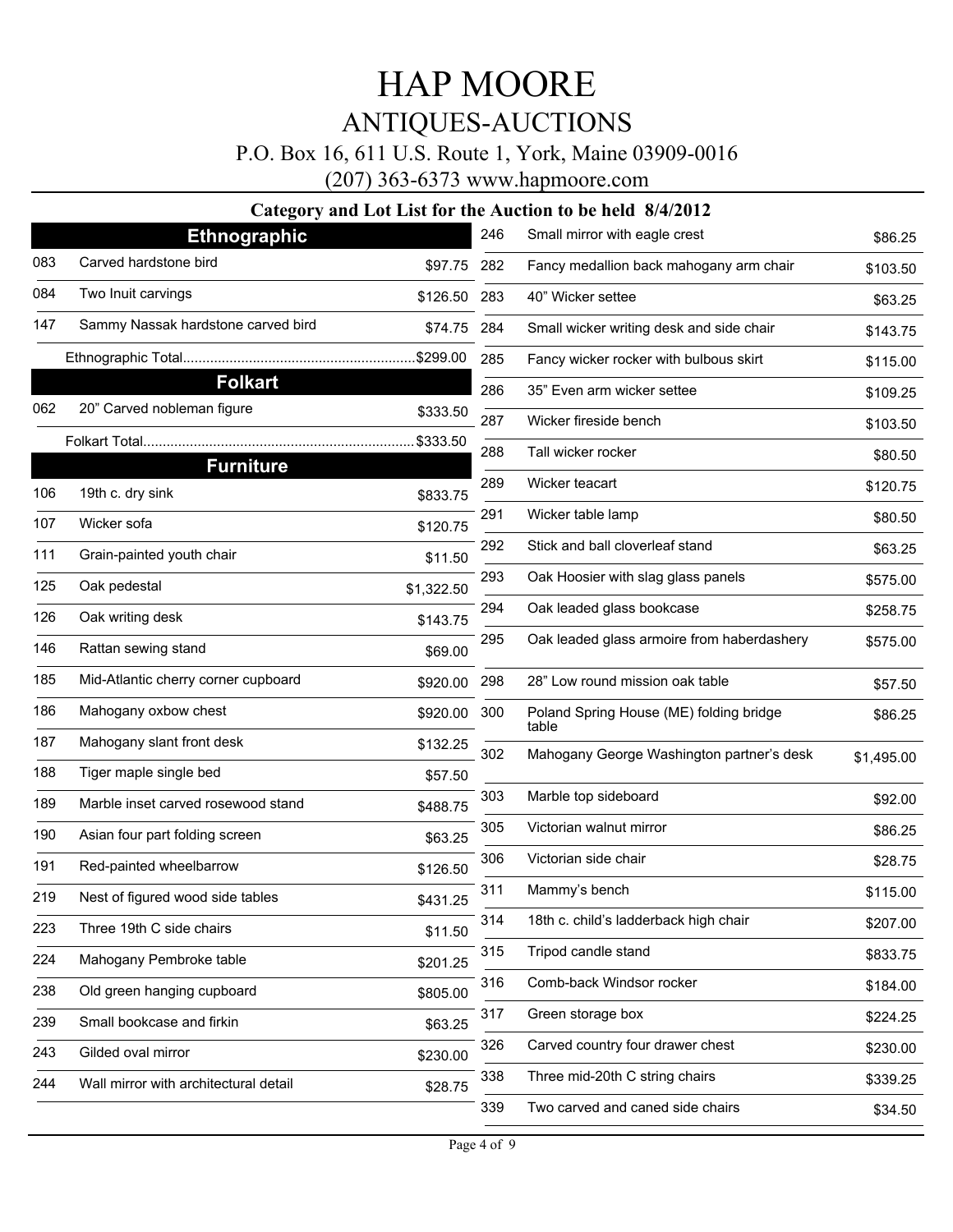### P.O. Box 16, 611 U.S. Route 1, York, Maine 03909-0016

(207) 363-6373 www.hapmoore.com

| 352 | Two Old Hickory chairs                          | \$74.75    | 042 | Miniature blanket chest                               | \$258.75 |
|-----|-------------------------------------------------|------------|-----|-------------------------------------------------------|----------|
| 375 | Pair of 1920's twin beds                        | \$201.25   | 043 | Lot of desk items                                     | \$258.75 |
| 385 | Two drawer tiger maple stand                    | \$546.25   | 044 | V. W. Smith nuthatch carved miniature                 | \$74.75  |
| 386 | 18th C Continental two drawer chest             | \$1,035.00 | 046 | Ivory inlaid lap desk                                 | \$172.50 |
| 387 | Three part folding mirror                       | \$575.00   | 049 | Lot of sweetgrass baskets                             | \$34.50  |
| 396 | Pine clerk's desk                               | \$86.25    | 050 | Lot of baskets                                        | \$115.00 |
| 405 | Mission style children's furniture              | \$161.00   | 053 | Basket of 19th c. sewing accessories                  | \$230.00 |
| 410 | Wakefield rattan chaise                         | \$373.75   | 056 | Lot of walking sticks and parasols                    | \$86.25  |
| 411 | Wicker sofa                                     | \$109.25   | 061 | Chippendale mirror                                    | \$51.75  |
| 412 | Pair of white wicker chairs with foot rests     | \$143.75   | 078 | Sterling on bronze humidor                            | \$138.00 |
| 413 | Three wicker arm chairs                         | \$74.75    | 079 | Lot of Britiannia ware                                | \$28.75  |
| 414 | Wicker coffee table, side table and small table | \$80.50    | 080 | Lot of pewter coffee pots and misc. pewter            | \$86.25  |
| 415 | Five piece misc. wicker lot                     | \$63.25    | 082 | Old Lynn, Mass. fireman's badge                       | \$63.25  |
| 416 | Hat rack                                        | \$97.75    | 099 | Flatware fish set                                     | \$28.75  |
| 418 | Wrought iron glass to table                     | \$172.50   | 100 | Carved chickadee                                      | \$28.75  |
| 419 | Stick and ball side table                       | \$51.75    | 103 | Lot of country woodenware                             | \$230.00 |
| 450 | Three part mirror with eagle crest              | \$57.50    | 104 | Old red dome-top chest                                | \$155.25 |
|     |                                                 |            | 105 | Old red trencher                                      | \$603.75 |
|     | General                                         |            | 110 | Old blue painted churn                                | \$287.50 |
| 007 | Fancy lady's pocket sewing kit                  | \$264.50   | 124 | Pair of cloisonné vases                               | \$155.25 |
| 025 | Pewter coffee pot                               | \$63.25    | 130 | Hall's Excelsior mechanical bank                      | \$57.50  |
| 028 | Lady's accessories, buttons and buckles         | \$207.00   | 148 | Pewter flagon                                         | \$28.75  |
| 030 | Pottery and woodenware lot                      | \$230.00   | 152 | Cushing and Washington Street signs                   | \$11.50  |
| 031 | Pair of Victorian walnut wall brackets          | \$74.75    | 175 | 18th C. carved feather bed smoother                   | \$28.75  |
| 033 | Four oval Harvard boxes                         | \$212.75   | 193 | 9" oval three finger Shaker box, branded E. F.<br>Fay | \$201.25 |
| 039 | Goblets and transferware                        | \$86.25    | 194 | 11" oval three finger Shaker box                      | \$212.75 |
| 040 | Silver-plated owl pen tray and accessories      | \$115.00   | 195 | 11 3/4" oval three finger Shaker box, branded         | \$207.00 |
| 041 | 19 th c. deed box of old kitchen accessories    | \$74.75    |     | E. F. Fay                                             |          |
|     |                                                 |            | 196 | 12" oval three finger Shaker box                      | \$241.50 |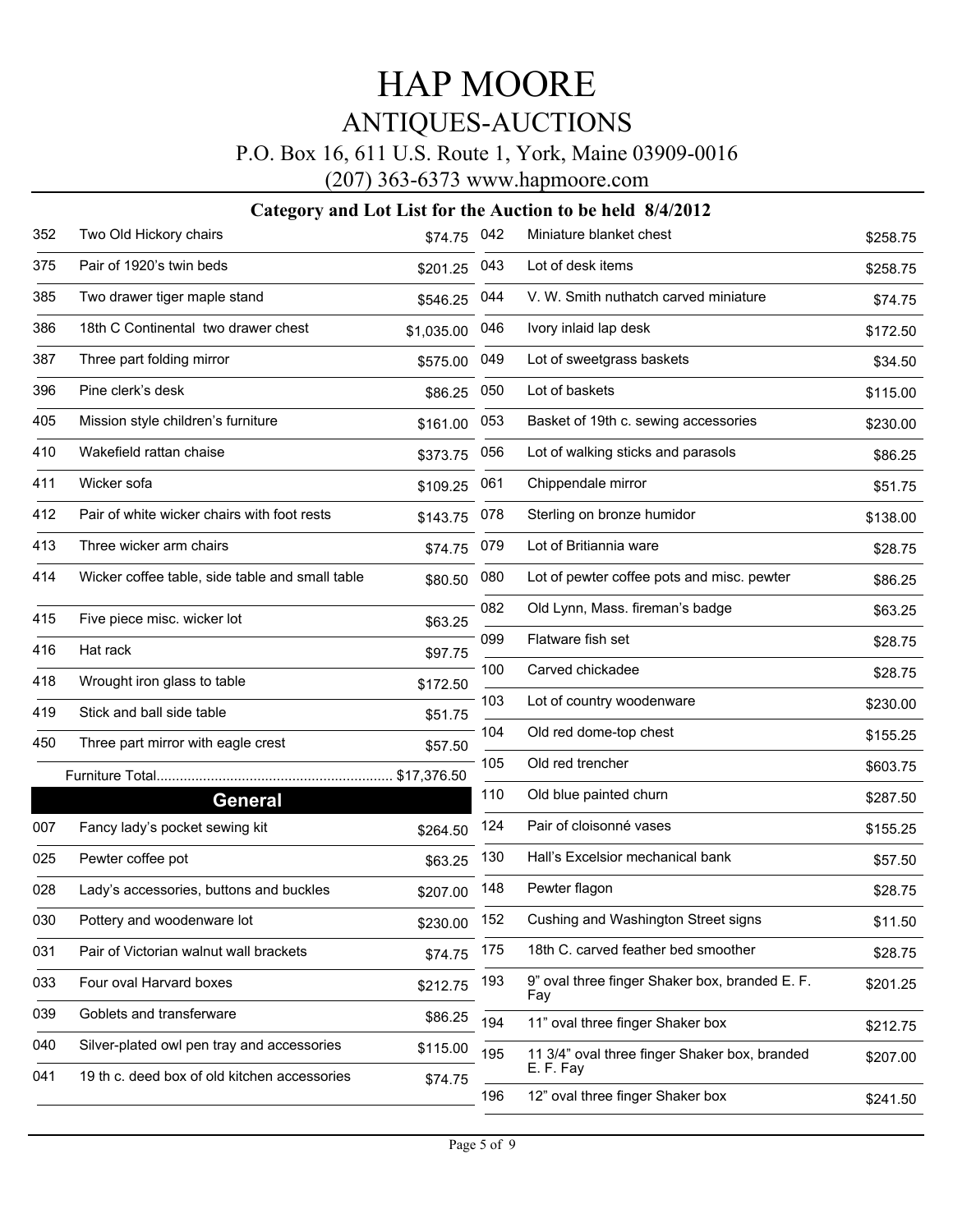### P.O. Box 16, 611 U.S. Route 1, York, Maine 03909-0016

(207) 363-6373 www.hapmoore.com

| 197 | 6 1/2" oval three finger Shaker box                                       | \$86.25    | 330 | Larry Randall "Minnie the Moocher" neon sign          | \$86.25     |
|-----|---------------------------------------------------------------------------|------------|-----|-------------------------------------------------------|-------------|
| 198 | Four Harvard Shaker 4 to 6" oval boxes                                    | \$172.50   | 332 | Two parade flag poles                                 | \$28.75     |
| 199 | Sabbathday center handle sewing carrier with<br>accessories               | \$293.25   | 333 | Tin foot warmer and brass bed warmer                  | \$40.25     |
| 200 | Light green Shaker wooden bucket                                          | \$149.50   | 348 | Insect collection                                     | \$57.50     |
| 201 | Sabbathday Shaker wooden measure, three<br>tins and five kitchen utensils | \$115.00   | 355 | Three Asian objects                                   | \$51.75     |
| 202 | Three Shaker brushes and three kitchen                                    | \$126.50   | 356 | Carved seal on rocks stone                            | \$11.50     |
|     | implements                                                                |            | 357 | Lot of three Asian stone objects                      | \$57.50     |
| 203 | Shaker seat weaving tool and triangular brush                             | \$126.50   | 367 | Chinese covered jar                                   | \$28.75     |
| 204 | Group of six Sabbathday spice tins with<br>partial contents               | \$51.75    | 373 | Victorian 17" metal casting of Heloise                | \$92.00     |
| 205 | Sabbathday pickle and Shaker liniment                                     | \$115.00   | 379 | Lot of pens and desk accessories                      | \$143.75    |
|     | bottles                                                                   |            | 395 | Mahjong set                                           | \$235.75    |
| 206 | Group of eight misc. Shaker bottles and two<br>Mt. Lebanon spice tins     | \$230.00   | 417 | Three wrought iron candlesticks and wire<br>basket    | \$178.25    |
| 207 | Sap bucket, leather culter, wooden scoop and<br>food chopper              | \$74.75    | 439 | Lot of Japanese flags                                 | \$287.50    |
| 210 | Misc. pottery and woodenware lot                                          | \$63.25    | 454 | Art Deco pewter cigarette box                         | \$115.00    |
| 218 | Collection of six water pipes                                             | \$97.75    |     |                                                       | \$13,110.00 |
| 222 | Three African masks                                                       | \$28.75    |     | <b>Glass</b>                                          |             |
| 237 | 8" Beatles bobbleheads and cards                                          | \$575.00   | 021 | Misc.lot of five old bottles                          | \$201.25    |
| 267 | Mason factory decoy                                                       | \$80.50    | 064 | Blue "Good Luck" and cherries carnival glass<br>bowls | \$86.25     |
| 272 | 27 " oriental motif painted tray                                          | \$11.50    | 141 | Cranberry glass pickle caster                         | \$241.50    |
| 297 | Early sled in red paint                                                   | \$51.75    | 349 | Victorian blown glass vase                            | \$40.25     |
| 301 | Rack of elk horns                                                         | \$201.25   |     |                                                       |             |
| 304 | Marble top side table                                                     | \$86.25    |     | <b>Jewelry</b>                                        |             |
| 312 | Large wooden trencher                                                     | \$293.25   | 014 | Pair of mourning earrings                             | \$109.25    |
| 313 | Boxed spice set                                                           | \$120.75   | 015 | Lot of sterling jewelry                               | \$69.00     |
| 318 | Pair of George Boyd canvasback miniatures                                 | \$2,300.00 | 016 | Lot of gold jewelry                                   | \$488.75    |
|     |                                                                           |            | 023 | Costume jewelry lot                                   | \$166.75    |
| 319 | A. E. Crowell miniature canvasback feeder                                 | \$575.00   | 067 | Lot of Southwestern jewelry                           | \$109.25    |
| 327 | Large carved easel                                                        | \$212.75   | 112 | Silver and mixed metal jewelry lot                    | \$460.00    |
| 328 | Small oak display case                                                    | \$51.75    |     |                                                       |             |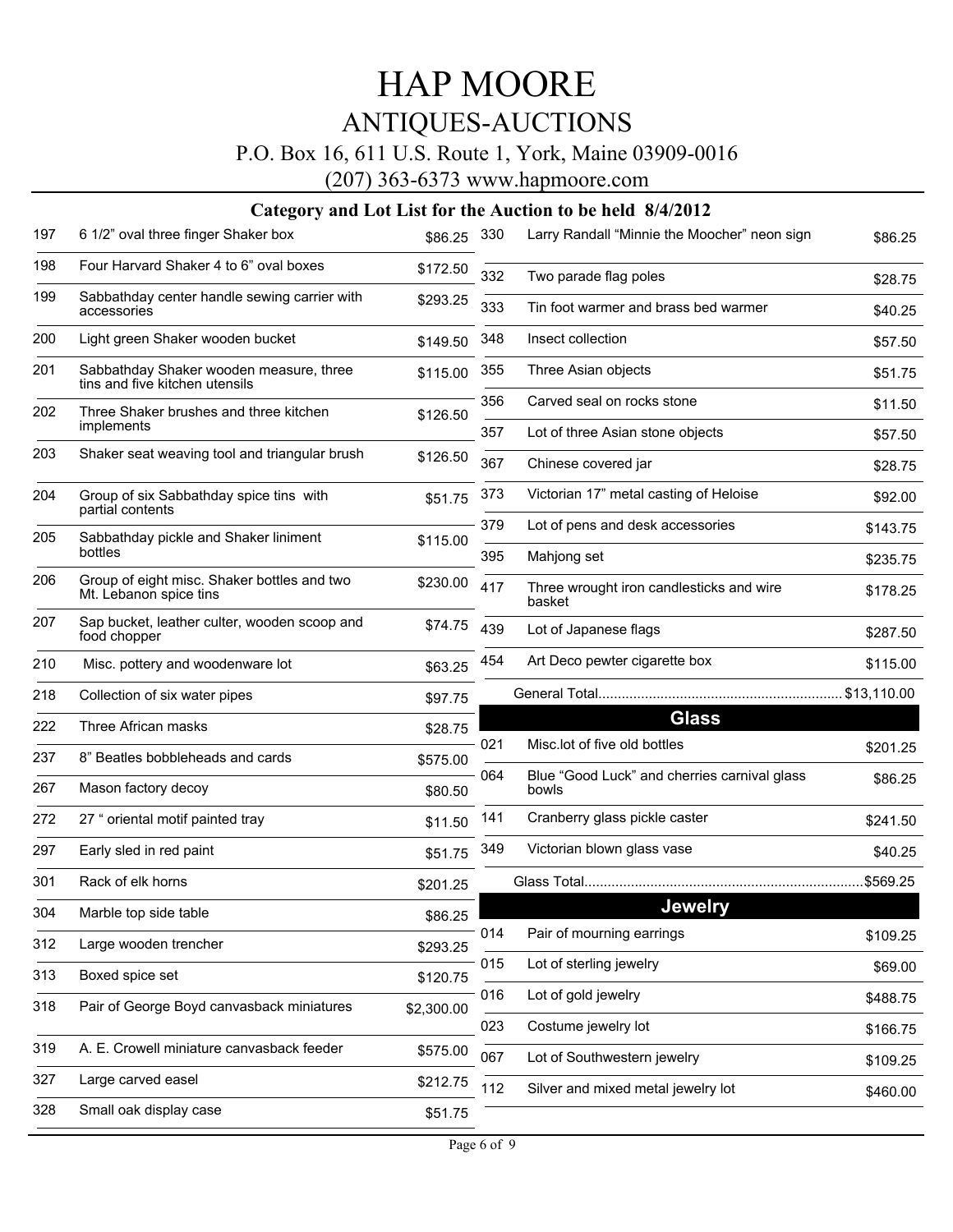### P.O. Box 16, 611 U.S. Route 1, York, Maine 03909-0016

(207) 363-6373 www.hapmoore.com

| 113 | Lot of costume jewelry                              | \$201.25   |     | Lighting                                            |          |
|-----|-----------------------------------------------------|------------|-----|-----------------------------------------------------|----------|
| 114 | Lot of novelty earrings                             | \$28.75    | 034 | Early square base brass candlestick                 | \$34.50  |
| 115 | Large lot of costume jewelry                        | \$287.50   | 037 | Lot of early hardware and peg lamps                 | \$126.50 |
| 116 | Lot of bug brooches                                 | \$166.75   | 047 | Two Victorian decorated ceramic table lamps         | \$97.75  |
| 117 | Lot of sterling bug brooches                        | \$143.75   | 081 | Lot of pewter lamps and accessories                 | \$115.00 |
| 118 | Lot of spiders, dragonfly and butterfly<br>brooches | \$143.75   | 101 | Arts & Crafts and Art Nouveau candlesticks          | \$74.75  |
| 119 | Lot of birds and animal brooches                    | \$126.50   | 149 | Metallic candlestick                                | \$51.75  |
| 120 | Lot of brooches and earrings                        | \$34.50    | 242 | Pair R. Gardiner, NY argand lamps                   | \$747.50 |
| 121 | Large lot of brooches                               | \$120.75   | 247 | Pewter whale oil lamp                               | \$63.25  |
| 142 | Lot of 14k and 10k rings                            | \$603.75   | 248 | Three miner's lamps                                 | \$40.25  |
| 144 | 14k Lady's Bulova wristwatch                        | \$86.25    | 249 | Small triangular carriage lamp and large onion      | \$103.50 |
| 145 | Two gold-filled pocket watches                      | \$74.75    |     | lamp                                                |          |
| 220 | Large lot of costume jewelry                        | \$299.00   | 250 | "The Admiral" piano lamp                            | \$97.75  |
| 221 | Lot of costume jewelry                              | \$230.00   | 251 | Lot of hanging electrical fixtures                  | \$11.50  |
| 231 | Lot of costume jewelry                              | \$97.75    | 253 | Five kerosene table lamps                           | \$86.25  |
| 232 | Lot of sterling jewelry                             | \$138.00   | 254 | Two figural kerosene lamps                          | \$40.25  |
| 233 | Lot of misc. gold jewelry                           | \$1,063.75 | 255 | Two sets of yellow glass electrical shades          | \$28.75  |
| 362 | Morning, mosaic and other jewelry                   |            | 256 | Lot of fluid lamp chimneys and smoke bell           | \$11.50  |
| 384 | 27 gram 18k Lady's bracelet                         | \$46.00    | 257 | Five etched gas shades                              | \$57.50  |
| 408 | Lot of sterling jewelry                             | \$1,868.75 | 259 | Lot of better electrical shades                     | \$28.75  |
|     |                                                     | \$299.00   | 260 | Two glass fluid lamps                               | \$28.75  |
| 409 | Lot of costume jewelry                              | \$86.25    | 261 | Lot of misc. lamps and lamp parts                   | \$63.25  |
| 445 | Lot of costume jewelry                              | \$178.25   | 262 | Lot of fluid lamp shades                            |          |
| 455 | Pair of 14k gold cuff bracelets                     | \$1,552.50 |     |                                                     | \$23.00  |
| 456 | Lot of 14k gold rings                               | \$603.75   | 263 | Two hanging kerosene fixtures, weights and<br>parts | \$28.75  |
|     |                                                     |            | 264 | Large lot of gas lighting fixtures                  | \$97.75  |
|     | <b>License plates</b>                               |            | 331 | Pair of alabaster lamps                             | \$28.75  |
| 329 | Two Mass. 1914 enamel license plates                | \$143.75   | 334 | Fancy wrought iron table lamp                       | \$11.50  |
| 360 | Two 1911 Vermont porcelain license plates           | \$132.25   | 341 | Two Victorian colored glass table lamps             | \$51.75  |
|     |                                                     |            |     |                                                     |          |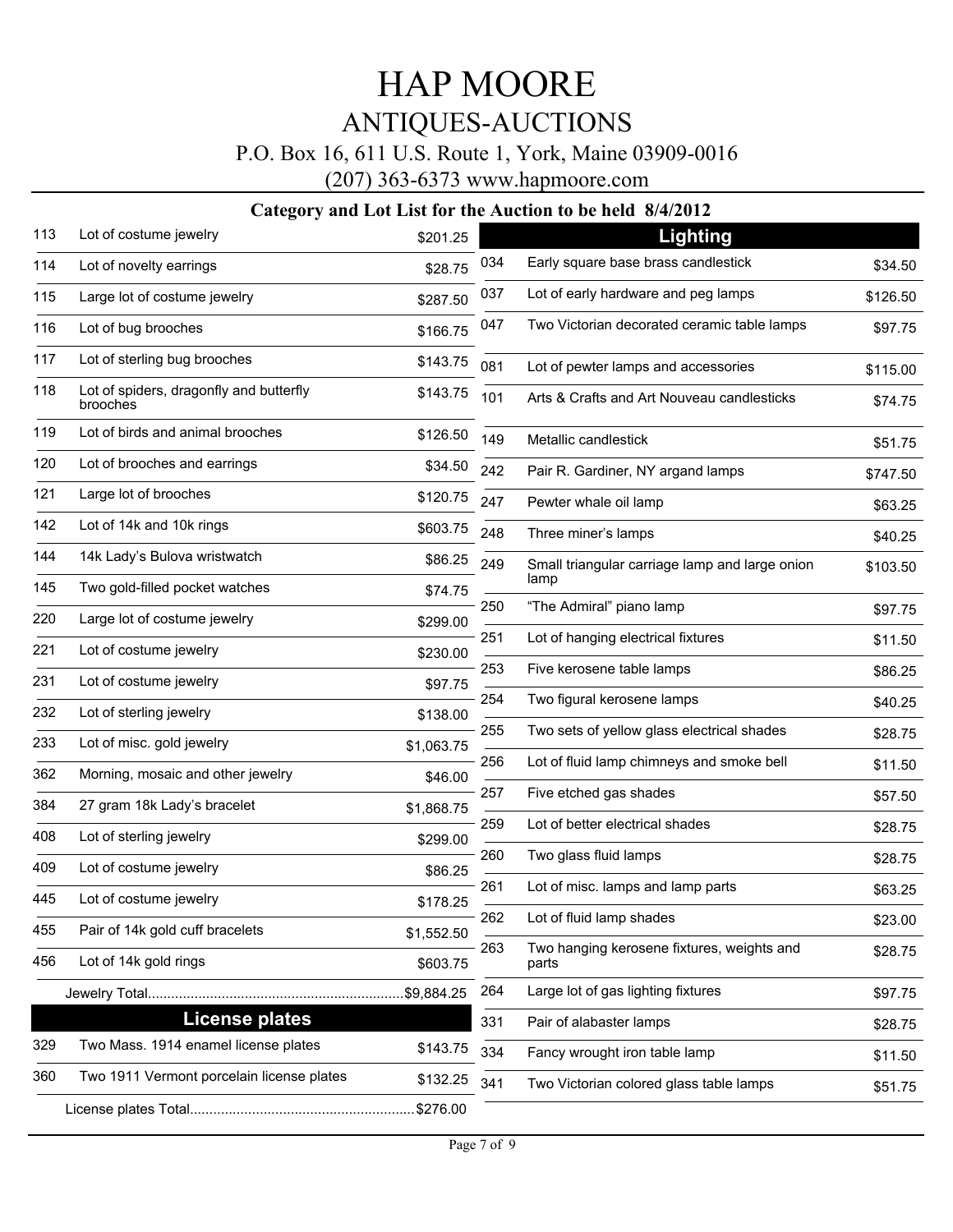### P.O. Box 16, 611 U.S. Route 1, York, Maine 03909-0016

(207) 363-6373 www.hapmoore.com

| 342 | Pair of Victorian blue glass table lamps                     | \$28.75   | 017 | Salt glazed teapot                                          | \$120.75   |
|-----|--------------------------------------------------------------|-----------|-----|-------------------------------------------------------------|------------|
| 343 | Hanging light shade with parakeets                           | \$97.75   | 032 | Art pottery bowl and frogs                                  | \$57.50    |
| 366 | Banquet lamp                                                 | \$126.50  | 087 | New York decorated jug                                      | \$51.75    |
| 442 | Slag glass lamp shade                                        | \$74.75   | 108 | Decorated stoneware churn                                   | \$103.50   |
|     |                                                              |           | 109 | Three gal. decorated crock                                  | \$74.75    |
|     | <b>Musical</b>                                               |           | 208 | Nest of five banded yellow ware bowls                       | \$86.25    |
| 353 | Carved animal head violin                                    | \$287.50  | 209 | Decorated stoneware crock w/ farmyard bird                  | \$86.25    |
|     |                                                              | \$287.50. |     |                                                             |            |
|     | <b>Photography</b>                                           |           | 211 | Roycroft pottery mustard and 5 1/2" blue vase               | \$23.00    |
| 018 | Three family Civil War soldier photos                        | \$161.00  | 212 | 11 1/2 in. seaweed banded yellow ware bowl                  | \$63.25    |
| 019 | 1/4 plate ambrotype landscape                                | \$178.25  | 213 | Two pottery cow creamers and two pig banks                  | \$230.00   |
| 020 | Two Danvers family portrait daguerreotypes                   | \$80.50   |     |                                                             |            |
|     |                                                              |           | 214 | Lot of banded yellow ware and flower frog                   | \$74.75    |
| 022 | 19th C portrait photography lot                              | \$189.75  | 350 | Stoneware covered jar with dog decoration                   | \$28.75    |
| 026 | Stereopticon viewer and views                                | \$63.25   |     |                                                             |            |
| 074 | Keystone stereographic views, viewer and<br>photograph album | \$120.75  |     | <b>Rugs</b>                                                 |            |
| 102 | William Foult's Railroad photograph and RR                   | \$126.50  | 374 | 12' X 18' Kashan rug                                        | \$2,415.00 |
|     | accessories                                                  |           | 402 | 7' X 5'6" Kilim rug                                         | \$230.00   |
| 176 | Daguerreotype of boy with dog on sofa                        | \$345.00  | 404 | 5'5" X 3'5" Caucasian scatter rug                           | \$57.50    |
| 177 | Daguerreotype of two young brothers                          | \$28.75   | 447 | Turkish rug 6'8" X 8'5"                                     | \$258.75   |
| 178 | Ambrotype of man and his dog                                 | \$143.75  |     |                                                             |            |
| 179 | Lot of daguerreotypes                                        | \$172.50  |     | <b>Silver</b>                                               |            |
| 180 | Lot of ambrotypes and daguerreotypes                         | \$74.75   | 027 | Three small sterling serving pieces                         | \$166.75   |
|     |                                                              |           | 071 | Five piece sterling Towle teaset                            | \$1,840.00 |
|     | <b>Postcards</b>                                             |           | 072 | S., H., & M. Co. silver-plated candlestick                  | \$28.75    |
| 070 | York, ME postcard collection                                 | \$138.00  | 073 | Three large silver-plated trays                             | \$11.50    |
|     |                                                              | \$138.00  | 075 | Lot of mixed silver                                         | \$172.50   |
|     | <b>Pottery</b>                                               |           | 123 | Small lot of misc. sterling                                 |            |
| 001 | 17 th c. Bellarmine "Greybeard" jug                          | \$287.50  | 131 |                                                             | \$345.00   |
| 011 | Spring Hill Portsmouth decorated jug                         | \$546.25  |     | Gorham sterling five piece tea/coffee set                   | \$1,725.00 |
| 012 | Decorated crock                                              | \$120.75  | 132 | Coin silver server, master salt and silver<br>wedding spoon | \$172.50   |
|     |                                                              |           |     |                                                             |            |